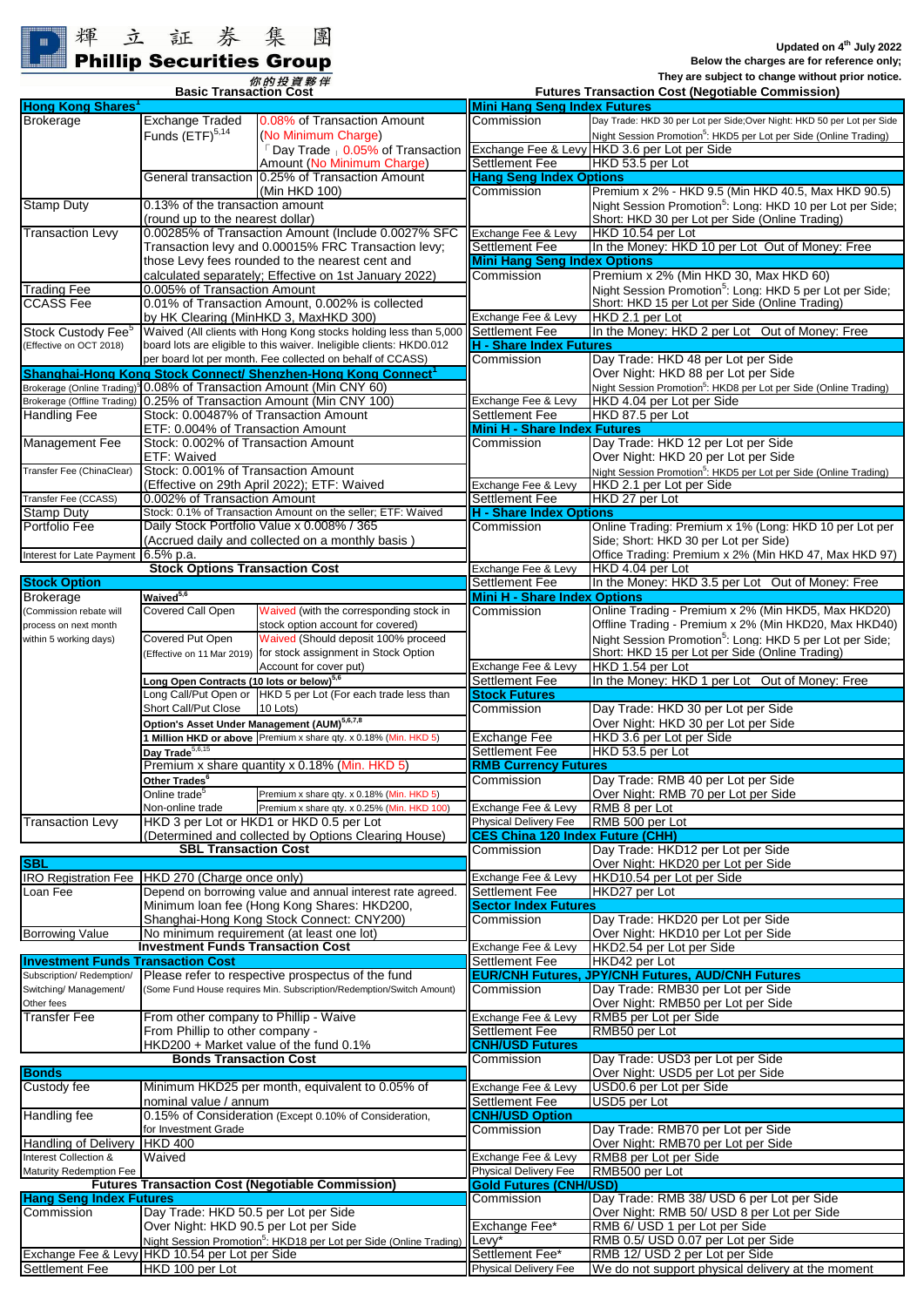## 輝立証券集 **Phillip Securities Group**

你的投資夥伴

**Dividend Collection / Scrip Dividend Collection (Local Stock)<sup>1</sup> Dividend Claim** 1) Mini HKD 400/ Case  $+$  2) 0.5% of Total Div. Amount (Min. HKD 30, Max. HKD 2,500) (HKD 200 is collected by HK Clearing; Additonal Scrip Fee **Fee Fees May be applied in special cases**) The Scrip Fees may be applied in special cases) **Dividend Collection / Scrip Dividend Collection ( Local Stock Option) Penalty Compulsory Buyback** Collection Fee  $\vert$  0.5% of Total Div. Amount extended the state of Handling Charges  $\vert$  0.5% of Transaction Amount and other fees (Collected by HK Clearing) **Bonus Collection/ Bonus Warrant Collection IPO Application/ Stop Cheque** Handling Charges HKD 30 **HKD** 100 Scrip Fee **Returned Cheque** HKD 2.5/ Lot (HKD 1.5 is collected by HK Clearing) **Returned Cheque Rights Collection Example 20 and 20 and 20 and 20 and 20 and 20 and 20 and 7 and 7 and 7 and 7 and 7 and 7 and 7 and 7 and 7 and 7 and 7 and 7 and 7 and 7 and 7 and 7 and 7 and 7 and 7 and 7 and 7 and 7 and 7 and 7 and** Scrip Fee **HKD 2.5/ Lot (HKD 1.5 is collected by HK Clearing) Duplicate Copy of Statement Rights Subscription** Within 3 months Free Handling Charges HKD 30 **HKD 30** and the set of the set of the South 3 months HKD 30/ Set Corporation Action Fee **HKD 1.2/ Lot (HKD 0.8 is collected by HK Clearing) Interest Rate on Credit Balance Warrant / Covered Warrant Conversion** Creating Credit Balance 10% **Handling Charges MEXD 30 Interest for Late Payment** Corporation Action Fee HKD 1.2/ Lot (HKD 0.8 is collected by HK Clearing) Cash Account HKD Prime Rate<sup>2</sup> HKD Prime Rate $2 + 5%$ **Accept Cash Offer** Margin Account Margin Account HKD Prime Rate<sup>2</sup> + 3% Handling Charges HKD 30 and Custodian Account HKD 90  $HKD$  Prime Rate<sup>2</sup> + 10% Corporation Action Fee HKD 1.2/ Lot (HKD 0.8 is collected by HK Clearing) [Grade Based Margin Interest](http://www.poems.com.hk/en-us/product-and-service/grade-based-margin/#)<sup>[11](http://www.poems.com.hk/en-us/product-and-service/grade-based-margin/#)</sup> Stamp Duty [0.13% of the transaction amount (round up to the nearest dollar) **Grade 1 Stock** On the First HKD50,000 2.75% (HKD Prime Rate<sup>2</sup> On the First HKD50,000 2.75% (HKD Prime Rate<sup>2</sup> - 2.5%) **SI Fee – via CCASS** [Margin Value](http://www.poems.com.hk/en-us/product-and-service/grade-based-margin/#list) On the Next HKD50,000 or above 4.75% Stock Deposit Free Free And the Stock Deposit of the Rate<sup>2</sup> - 0.5%) Stock Withdrawal (1) Stock Value 0.01% or Min. HKD 3 (0.002% (Cher Stock Margin 8.25% (HKD Prime Rate<sup>2</sup> 8.25% (HKD Prime Rate<sup>2</sup> + 3%) Value Call For Deposit  $10.25\%$  (HKD Prime Rate<sup>2</sup> + 5%) **ISI Fee – via Investor Participant Reference Letter/ Audit confirmation** Stock Deposit Free **HAND 100** Free **H**Handling Charges HKD 100 Withdrawal **HKD 20/ Stock Confirmation of unknown deposit / Confirmation of depositor<sup>16</sup> Italian Financial Transaction Tax (Collected for Italian Government)** Handling Charges HKD 100 Government Tax  $\left|0.10\% \right|$  CCASS Stock Segregation Account (Italian companies with Con the net purchase amount (Tax deduction from the intraday **Handling Charges** HKD 120 (Annual) market capitalization **of a propertive propertion** networked average purchase **Multi-counter Transfer Instruction** of more than Euro 500m price and the net purchase share quantity executed on the **Handling Charges** HKD 10 per each effected (HKD 5 is collected by and listed in Hong Kong) Same day) and the state of the state of the state of the state of the state of the state of the state of the state of the state of the state of the state of the state of the state of the state of t **Remittance** Handling Charges | HKD 5500 (per calendar year) National CHATS CHATS HKD 150 Telegraphic Transfer<sup>10</sup> HKD 400 Stamp Duty HKD 5/ Pcs (For beneficial owner only,<br>
collected by HK Revenue Department) Handling Charges HKD 100 per stock collected by HK Revenue Department) Handling Charges Deposition Fee Free **Statement Administrative Fee** Administrative Fee Paper statement : HKD 20 per month<sup>4</sup> Handling Charges HKD 100 **Each Category will charged quarterly**<sup>13</sup> (Each Category will charged quarterly<sup>13</sup>) Action Charges HKD5/ Lot (HKD 3.5 is collected by HK Clearing)  $\|\cdot\|$  E-statement : Free **Head Office & [11/F-12/F, United Centre, 95 Queensway, Hong Kong [Sha Tin ] Unit 02-03, Level 17, Tower 1, Grand Central Plaza,** Financial Advisors Centre **138 Rural Committee Road, Sha Tin, N.T.**<br>Telephone 139259299 192776600 22776600 **Telephone 22776600 Telephone 39259299 Kwun Tong Tsuen Wan Unit 1406 B , Kolour Tsuen Wan 1, 68 Chung On Street, Tsuen Wan, N.T. Room A, 28 Floor, Legend Tower, 7 Shing Yip Street, Kwun Tong, Kowloon Telephone 36670688 Telephone 39876666 Mongkok Sheung Shui Unit 806, Level 8, Landmark North, 39 Lung Sum Avenue, Mong Kok, Kowloon Sheung Shui, N.T. Sheung Shui, N.T. Sheung Shui, N.T. Sheung Shui, N.T. Sheung Shui, N.T. Sheung Shui, N.T. Sheung Shui, N.T. Sheung Shui, N.T. Sheung Shui, N.T. Sheung Shui, N.T. S Telephone 36517388 Telephone 29437400 Causeway Bay Telephone Remark:** 1) Fees are charged in CNY for the Hong Kong shares settled in CNY 11 For local stock and Grade Based Margin client only **Unit 1708, 17/F, Causeway Bay Plaza 1, 489 Hennessy Road, 20/F Bright Way Tower, No. 33 Mong Kok Road, Causeway Bay, Hong Kong HKD 100 36533033** HKD 30 2) Handling Charges HKD 200 per stock **US Person - FATCA Administration Fee (On account basis)** 0.5% of Total Div. Amount Free collected by HK Clearing) **Stock Withdrawal** HKD 30 HKD 20/ Stock HKD 30 (Min. HKD 30, Max. HKD 2,500) (0.12% collected by HK Clearing) 0.5% of Total Div. Amount (Min. HKD 30, Max.HKD 2,500) Free **Stock Deposit – Physical** price and the net purchase share quantity executed on the same day) **PHILLIP SECURITIES GROUP** 0.10% **Other Fees & Charges**  HKD 30

3) The handing charge of Hong Kong Shares Proxy voting fee will be effective on 1 AUG 2018 13) HK Stocks, Global Stocks, Stock Options, Futures, Foreign Futures and Forex will be each deemed as

4) Can apply to waive the charge for customers who born in 1949 or before. The category one category.

6) Only applied to stock option trading excluding commission from option assignment/exercise and sell transactions of the same ETF on the same trading day.

7) Option's AUM is the sum of option account's cash balance and net option value. Net option value 15) Given the condition on the same contract and by using the total buy and sell quantity within a day:

8) Based on previous trading date day end's AUM level, if Option AUM is more than \$1M, the trading date pricing scheme will apply

10) The administration fees will be applied if clients withdraw fund except to the local bank in HKD, CNY and USD; or the transfer will be taken by Telegraphic Transfer.

2) Standard Chartered Hong Kong Dollar Prime Rate 12) Please visit our website for transaction cost of Bonds, Investment Funds and Regular Saving Plan.

5) For online trading and E-statement clients only metal that the statement clients only the trading above with effective on 8th Oct 2019,  $\lceil$  Day Trade 1 offer only applies to both buy

is based on settlement price of each day-end is the smaller quantity from one of the two sides is not less than 50% of the other, the new

can enjoy the commission rates enterstight rates after the correspondent banks to the correspondent banks to the correspondent banks to the correspondent banks to the correspondent banks to the correspondent banks to the c 9) new pricing above with effective on 1nd April 2021 **obtain depositor information**, and the additional costs incurred will be borne by the clients.

**Global Network : Singapore Hong Kong China US Japan UK Spain Australia Malaysia Thailand Indonesia Turkey India Cambodia UAE Vietnam 11/F, UNITED CENTRE, 95 QUEENSWAY, HONG KONG TEL : 2277 6600 FAX : 28685307**